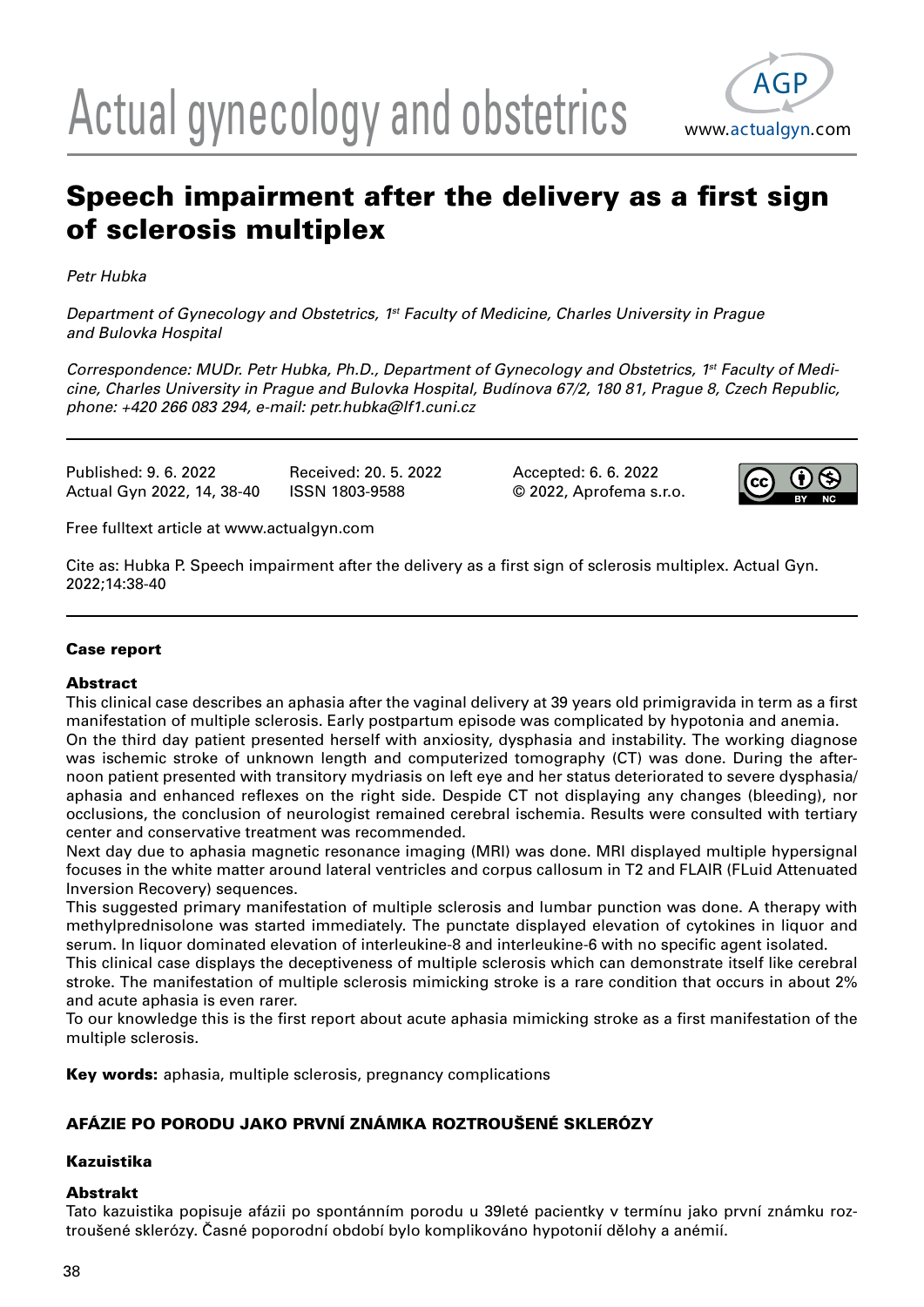Třetí den po porodu pacientka trpěla neklidem, dysfázií a poruchou rovnováhy. Pracovní diagnóza byla ischemická cévní mozková příhoda (iCMP) neznámé délky a bylo provedeno CT vyšetření. V průběhu dne pacientka měla tranzitorní mydriázu levého oka a její stav progredoval do těžké dysfázie až afázie spolu s vyšší dráždivostí na pravé straně. Přestože CT neukázalo žádné změny ve smyslu krvácení, avšak ani patrnou okluzi, nejpravděpodobnější diagnóza neurologa zůstala iCMP. Nález byl konzultován se superspecializovaným pracovištěm a byl doporučen konzervativní postup.

Následující den pro afázii bylo provedeno vyšetření MRI a v sekvencích T2 a FLAIR (FLuid Attenuated Inversion Recovery) byly popsány hypersignální okrsky v bílé hmotě kolem postranních komor a corpus callosum. Bylo vysloveno podezření na roztroušenou sklerózu a provedena lumbální punkce. Současně byla zahájena kortikoterapie. V punktátu byl nález zvýšených interleukinů 8 a 6, bez záchytu specifického agens.

Tato kazuistika demonstruje záludnost roztroušené sklerózy, která se může prezentovat jako cévní mozková příhoda. Tento stav je poměrně vzácný – kolem 2 % případů a afázie je ještě vzácnější projev.

Dle našeho vědomí je toto první popsaný případ akutní afázie budící dojem cévní mozkové příhody jako prvního projevu roztroušené sklerózy.

Klíčová slova: afázie, roztroušená skleróza, těhotenské komplikace

#### Clinical case

This clinical case describes an acute state of aphasia developed after the vaginal delivery as a first manifestation of multiple sclerosis.

The patient was 39 years old primigravida that presented herself in 38<sup>th</sup> week of gestation at the maternity in June 2021.

The pregnancy was conceived by in vitro fertilization procedure and due to the age patient underwent amniocentesis with normal karyotype finding. The estimated fetal weight was in 36<sup>th</sup> week of gestation 3400 g (95th percentile). Patient was GBS negative and after the onset of contractions delivered a healthy baby girl (occiput anterior, 4150 grams, APGAR 10-10-10) within six hours.

The early postpartum episode was complicated by hypotonia which led administration of uterotonics and due to the estimated blood loss of 600 milliliters and signs of anemia (Hb 91 g/l, leukocytes 21.8 x 10<sup>9</sup> /l) four transfusion units of red blood cells were transfused.

In the morning on the third day after the delivery the patient presented herself with anxiosity, dysphasia and instability. The neurologist´s working diagnose was ischemic stroke of unknown length (or so-called wake-up stroke).

A computerized tomography (CT) was done. During the afternoon patient presented with transitory mydriasis on left eye and her status deteriorated to severe dysphasia/aphasia and enhanced reflexes on the right side. Eventhough the CT did not display any focal changes, nor arterial occlusions in the circle of Willis, the conclusion (working diagnosis) of neurologist was cerebral ischemia on the left side in the speech center with dysphasia/aphasia and slight monoparesis of the right hand. The CT scans and neurological finding were consulted with tertiary cerebral unit. As intravenous thrombolysis is contraindicated after delivery (within 7 days) and no occlusion was found, conservative treatment was recommended. This involved administration of 500 mg of acetylsalicylic acid and 20 mg of atorvastatine.

The next day due to aphasia another CT was done followed by magnetic resonance imaging (MRI) and magnetic resonance angiography (MRA). The CT did not aid to the diagnosis, but MRI displayed multiple hypersignal focuses in the white matter around lateral ventricles and corpus callosum in T2 and FLAIR (FLuid Attenuated Inversion Recovery) sequences.

|  |                                   | <b>Fig. 1</b> Axial projection displaying the hypersignal |
|--|-----------------------------------|-----------------------------------------------------------|
|  | focuses around lateral ventricles |                                                           |



This finding suggested primary sudden manifestation of the multiple sclerosis and lumbar punction was indicated. A therapy with methylprednisolone 500 mg intravenously per day was started immediately.

The lumbar punctate displayed elevation of cytokines in liquor and serum. In liquor dominated elevation of interleukine-8 (IL-8) and IL-6 with no specific agent isolated. This suggested inflammatory process in the liquor compartment and supports the diagnosis of the multiple sclerosis (1,2).